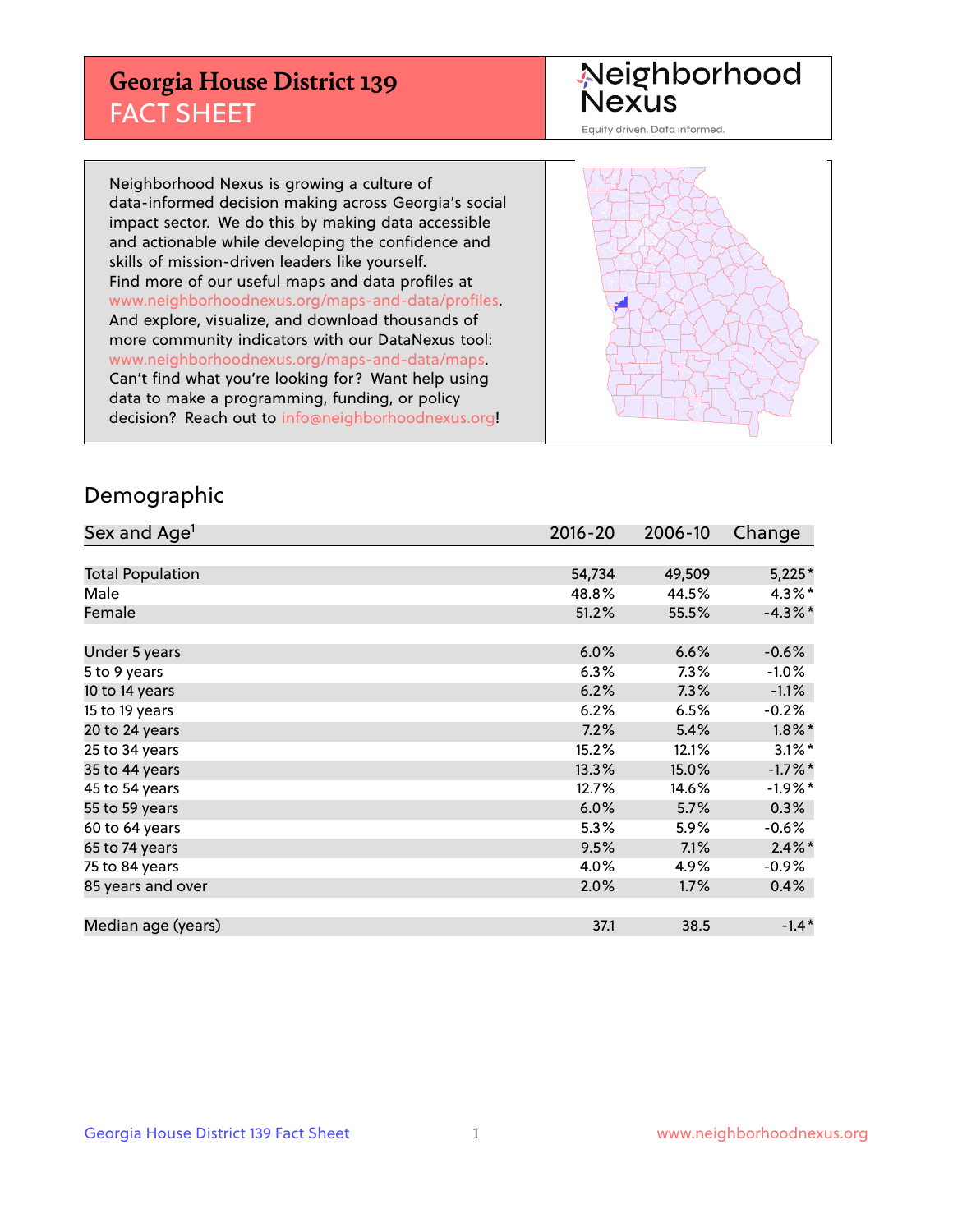## Demographic, continued...

| Race <sup>2</sup>                                            | $2016 - 20$  | 2006-10      | Change      |
|--------------------------------------------------------------|--------------|--------------|-------------|
| <b>Total population</b>                                      | 54,734       | 49,509       | $5,225*$    |
| One race                                                     | 94.1%        | 98.2%        | $-4.1%$ *   |
| White                                                        | 70.5%        | 76.6%        | $-6.1\%$ *  |
| <b>Black or African American</b>                             | 17.1%        | 16.6%        | 0.5%        |
| American Indian and Alaska Native                            | 0.1%         | 0.2%         | $-0.1%$     |
| Asian                                                        | 3.8%         | 3.2%         | 0.6%        |
| Native Hawaiian and Other Pacific Islander                   | 0.0%         | 0.0%         | 0.0%        |
| Some other race                                              | 2.6%         | 1.7%         | $1.0\%$ *   |
| Two or more races                                            | 5.9%         | 1.8%         | 4.1%*       |
| Race alone or in combination with other race(s) <sup>3</sup> | $2016 - 20$  | 2006-10      | Change      |
| Total population                                             | 54,734       | 49,509       | $5,225*$    |
| White                                                        | 75.6%        | 78.1%        | $-2.5%$ *   |
| <b>Black or African American</b>                             | 19.6%        | 17.3%        | 2.3%        |
| American Indian and Alaska Native                            | 0.6%         | 0.7%         | $-0.1%$     |
| Asian                                                        | 5.4%         | 3.7%         | $1.6\%$ *   |
| Native Hawaiian and Other Pacific Islander                   |              |              |             |
|                                                              | 0.1%         | 0.0%         | 0.1%        |
| Some other race                                              | 4.9%         | 2.0%         | $2.9\%$ *   |
| Hispanic or Latino and Race <sup>4</sup>                     | $2016 - 20$  | 2006-10      | Change      |
| <b>Total population</b>                                      | 54,734       | 49,509       | $5,225*$    |
| Hispanic or Latino (of any race)                             | 7.7%         | 4.7%         | $3.0\%$ *   |
| Not Hispanic or Latino                                       | 92.3%        | 95.3%        | $-3.0\%$ *  |
| White alone                                                  | 67.6%        | 73.8%        | $-6.2%$     |
| Black or African American alone                              | 16.6%        | 16.5%        | 0.1%        |
| American Indian and Alaska Native alone                      | 0.1%         | 0.1%         | $-0.0%$     |
| Asian alone                                                  | 3.8%         | 3.2%         | 0.7%        |
| Native Hawaiian and Other Pacific Islander alone             | $0.0\%$      | 0.0%         | 0.0%        |
|                                                              |              |              | $-0.1%$     |
| Some other race alone<br>Two or more races                   | 0.1%<br>4.1% | 0.2%<br>1.5% | $2.6\%$ *   |
|                                                              |              |              |             |
| U.S. Citizenship Status <sup>5</sup>                         | $2016 - 20$  | 2006-10      | Change      |
| Foreign-born population                                      | 3,468        | 2,422        | $1,046*$    |
| Naturalized U.S. citizen                                     | 50.1%        | 63.7%        | $-13.6\%$ * |
| Not a U.S. citizen                                           | 49.9%        | 36.3%        | 13.6%       |
| Citizen, Voting Age Population <sup>6</sup>                  | $2016 - 20$  | 2006-10      | Change      |
|                                                              |              |              |             |
| Citizen, 18 and over population                              | 40,986       | 36,422       | 4,565*      |
| Male                                                         | 47.7%        | 43.7%        | $3.9\%$ *   |
| Female                                                       | 52.3%        | 56.3%        | $-3.9\%$ *  |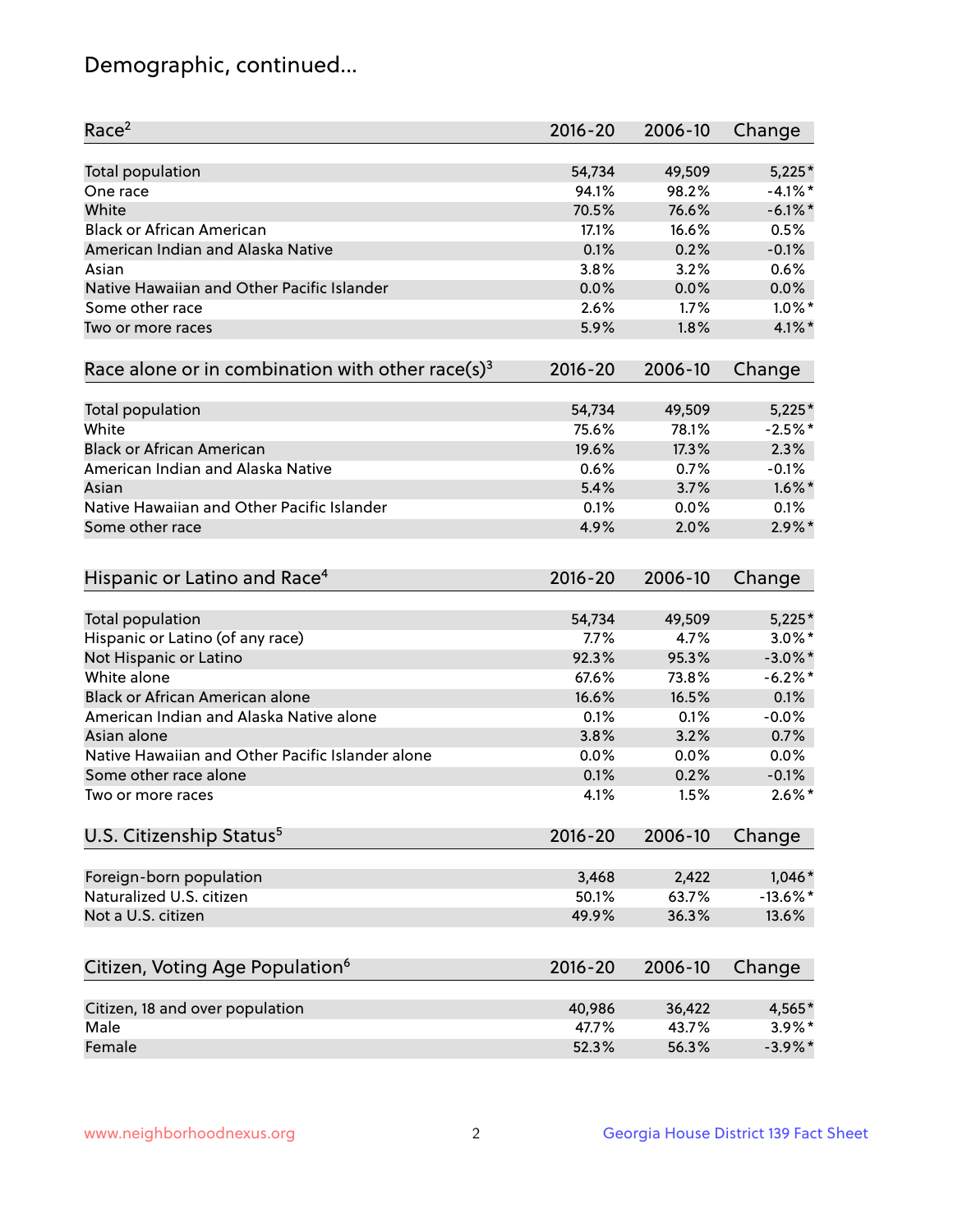#### Economic

| Income <sup>7</sup>                                 | 2016-20 | 2006-10 | Change     |
|-----------------------------------------------------|---------|---------|------------|
|                                                     |         |         |            |
| All households                                      | 21,418  | 20,114  | $1,304*$   |
| Less than \$10,000                                  | 6.5%    | 4.8%    | $1.7\%$ *  |
| \$10,000 to \$14,999                                | 1.7%    | 4.7%    | $-3.0\%$ * |
| \$15,000 to \$24,999                                | 5.7%    | 8.3%    | $-2.7\%$ * |
| \$25,000 to \$34,999                                | 10.7%   | 9.7%    | 1.0%       |
| \$35,000 to \$49,999                                | 12.3%   | 14.8%   | $-2.5%$    |
| \$50,000 to \$74,999                                | 18.3%   | 21.7%   | $-3.4\%$ * |
| \$75,000 to \$99,999                                | 16.7%   | 14.2%   | $2.5%$ *   |
| \$100,000 to \$149,999                              | 17.4%   | 13.1%   | 4.3%*      |
| \$150,000 to \$199,999                              | 5.6%    | 4.5%    | 1.1%       |
| \$200,000 or more                                   | 5.2%    | 4.2%    | 1.0%       |
| Median household income (dollars)                   | 68,061  | 58,176  | 9,885*     |
| Mean household income (dollars)                     | 82,396  | 76,175  | $6,221*$   |
| With earnings                                       | 77.0%   | 80.7%   | $-3.8\%$ * |
| Mean earnings (dollars)                             | 81,589  | 74,103  | 7,486*     |
| <b>With Social Security</b>                         | 28.9%   | 27.2%   | 1.6%       |
| Mean Social Security income (dollars)               | 20,092  | 15,511  | 4,581*     |
| With retirement income                              | 22.9%   | 21.1%   | 1.7%       |
| Mean retirement income (dollars)                    | 28,259  | 23,955  | 4,304*     |
| With Supplemental Security Income                   | 4.3%    | 2.4%    | $1.9\%$ *  |
| Mean Supplemental Security Income (dollars)         | 8,745   | 8,026   | 719        |
| With cash public assistance income                  | 0.8%    | 0.9%    | $-0.1%$    |
| Mean cash public assistance income (dollars)        | 1,184   | 2,435   | $-1,251$   |
| With Food Stamp/SNAP benefits in the past 12 months | 5.2%    | 4.7%    | 0.5%       |
|                                                     |         |         |            |
| Families                                            | 13,934  | 13,548  | 387        |
| Less than \$10,000                                  | 4.0%    | 2.5%    | 1.5%       |
| \$10,000 to \$14,999                                | 0.6%    | 2.6%    | $-2.1%$    |
| \$15,000 to \$24,999                                | 3.8%    | 5.5%    | $-1.7%$    |
| \$25,000 to \$34,999                                | 7.0%    | 7.4%    | $-0.4%$    |
| \$35,000 to \$49,999                                | 11.5%   | 13.6%   | $-2.0%$    |
| \$50,000 to \$74,999                                | 15.1%   | 22.0%   | $-6.9\%$ * |
| \$75,000 to \$99,999                                | 20.1%   | 16.7%   | $3.4\%$ *  |
| \$100,000 to \$149,999                              | 22.1%   | 17.3%   | 4.8%*      |
| \$150,000 to \$199,999                              | 7.9%    | 6.5%    | 1.4%       |
| \$200,000 or more                                   | 7.9%    | 5.9%    | 2.0%       |
| Median family income (dollars)                      | 84,940  | 70,829  | 14,110*    |
| Mean family income (dollars)                        | 98,986  | 91,832  | $7,154*$   |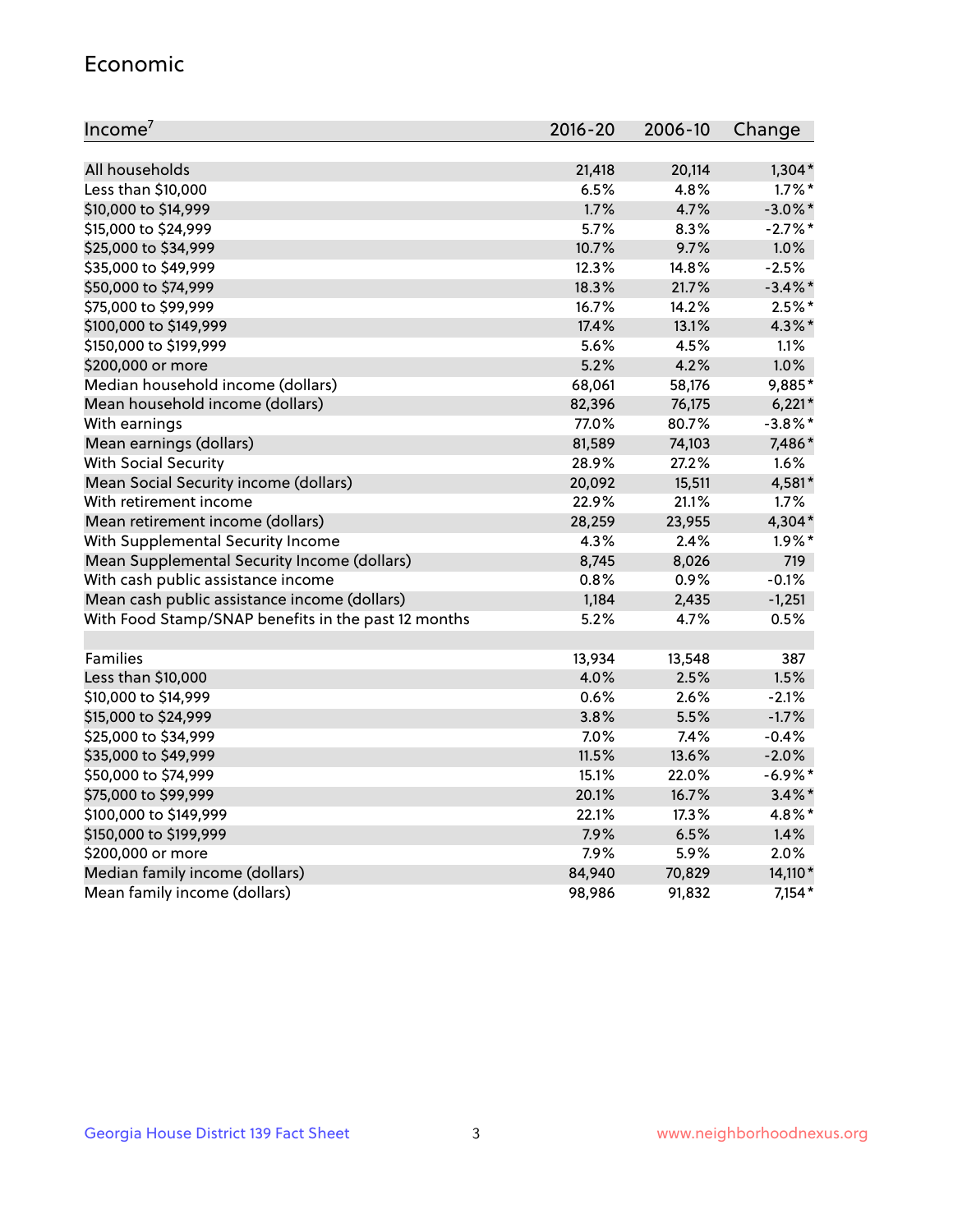## Economic, continued...

| Income, continued <sup>8</sup>                                        | $2016 - 20$ | 2006-10 | Change   |
|-----------------------------------------------------------------------|-------------|---------|----------|
|                                                                       |             |         |          |
| Nonfamily households                                                  | 7,484       | 6,567   | $917*$   |
| Median nonfamily income (dollars)                                     | 41,916      | 35,548  | 6,368*   |
| Mean nonfamily income (dollars)                                       | 47,914      | 42,312  | 5,602*   |
| Median earnings for workers (dollars)                                 | 40,076      | 34,119  | 5,956*   |
| Median earnings for male full-time, year-round workers<br>(dollars)   | 57,802      | 51,564  | $6,237*$ |
| Median earnings for female full-time, year-round workers<br>(dollars) | 45,579      | 36,354  | $9,224*$ |
| Per capita income (dollars)                                           | 33,504      | 30,974  | $2,531*$ |
|                                                                       |             |         |          |
| Families and People Below Poverty Level <sup>9</sup>                  | 2016-20     | 2006-10 | Change   |
| <b>All families</b>                                                   | 5.8%        | 6.3%    | $-0.5%$  |
| With related children under 18 years                                  | 8.8%        | 10.3%   | $-1.6%$  |
| With related children under 5 years only                              | 6.6%        | 10.4%   | $-3.8%$  |
| Married couple families                                               | 2.9%        | 2.5%    | 0.4%     |
| With related children under 18 years                                  | 3.3%        | 3.2%    | 0.1%     |
| With related children under 5 years only                              | 1.7%        | 5.3%    | $-3.6%$  |
| Families with female householder, no husband present                  | 14.9%       | 22.5%   | $-7.6%$  |
| With related children under 18 years                                  | 19.2%       | 29.1%   | $-9.9%$  |
| With related children under 5 years only                              | 11.8%       | 27.6%   | $-15.8%$ |
|                                                                       |             |         |          |
| All people                                                            | 8.6%        | 8.8%    | $-0.2%$  |
| Under 18 years                                                        | 8.7%        | 11.7%   | $-3.0%$  |
| Related children under 18 years                                       | 8.5%        | 11.6%   | $-3.2%$  |
| Related children under 5 years                                        | 7.3%        | 12.7%   | $-5.4%$  |
| Related children 5 to 17 years                                        | 8.9%        | 11.2%   | $-2.4%$  |
| 18 years and over                                                     | 8.6%        | 7.9%    | 0.7%     |
| 18 to 64 years                                                        | 8.5%        | 7.7%    | 0.8%     |
| 65 years and over                                                     | 9.0%        | 8.5%    | 0.5%     |
| People in families                                                    | 5.5%        | 7.0%    | $-1.5%$  |
| Unrelated individuals 15 years and over                               | 21.9%       | 17.9%   | 4.0%     |
|                                                                       |             |         |          |
| Non-Hispanic white people                                             | 7.3%        | 6.9%    | 0.4%     |
| Black or African-American people                                      | 15.3%       | 17.6%   | $-2.3%$  |
| Asian people                                                          | 2.6%        | 15.5%   | $-12.9%$ |
| Hispanic or Latino people                                             | 7.4%        | 5.2%    | 2.2%     |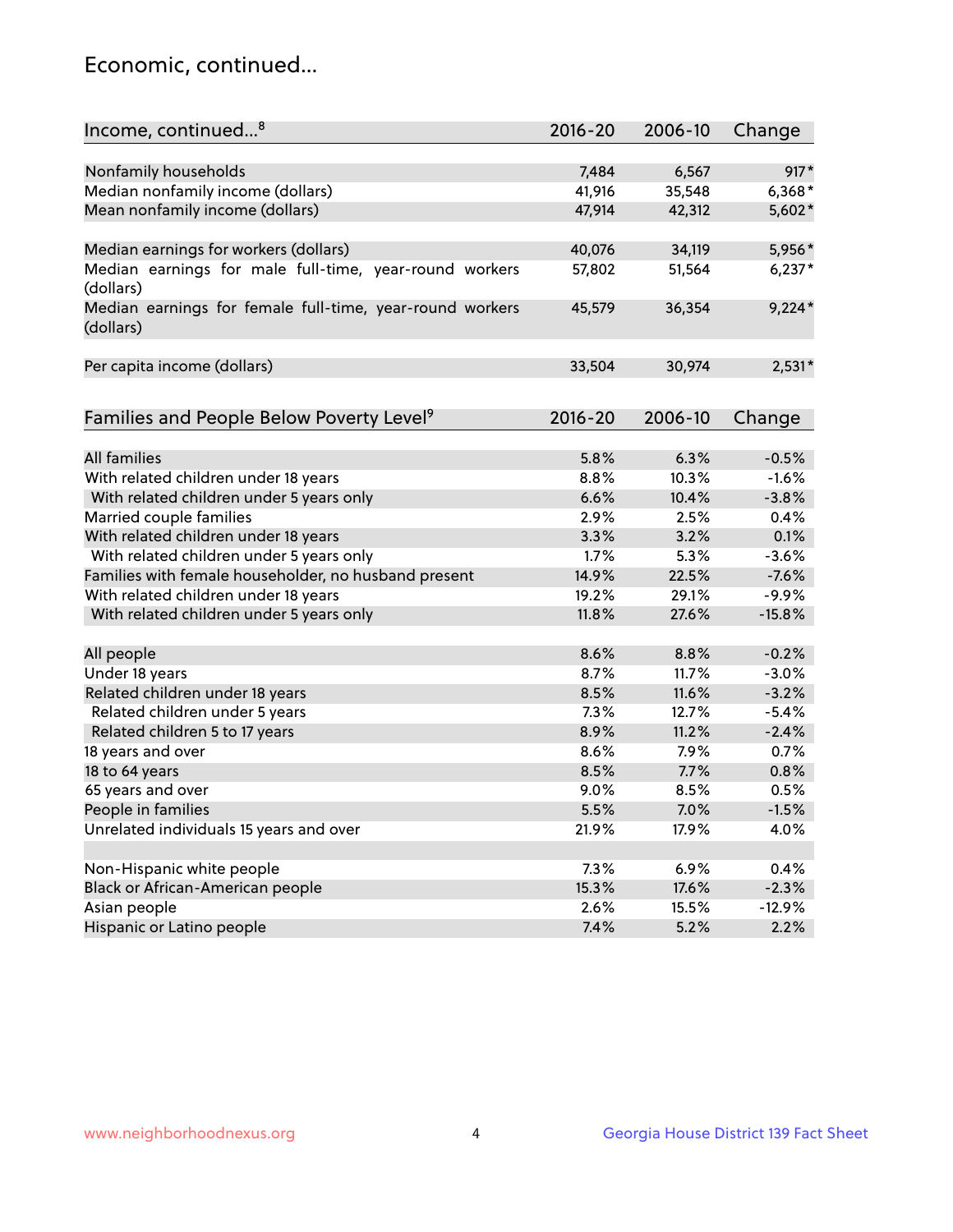## Employment

| Employment Status <sup>10</sup>                               | $2016 - 20$ | 2006-10 | Change    |
|---------------------------------------------------------------|-------------|---------|-----------|
|                                                               |             |         |           |
| Population 16 years and over                                  | 43,927      | 38,316  | $5,611*$  |
| In labor force                                                | 64.1%       | 66.7%   | $-2.6%$   |
| Civilian labor force                                          | 61.1%       | 63.8%   | $-2.7%$   |
| Employed                                                      | 57.8%       | 60.2%   | $-2.4%$   |
| Unemployed                                                    | 3.3%        | 3.6%    | $-0.3%$   |
| <b>Armed Forces</b>                                           | 3.1%        | 2.9%    | 0.1%      |
| Not in labor force                                            | 35.9%       | 33.3%   | 2.6%      |
|                                                               |             |         |           |
| Civilian labor force                                          | 26,823      | 24,429  | $2,394*$  |
| <b>Unemployment Rate</b>                                      | 5.4%        | 5.6%    | $-0.2%$   |
| Females 16 years and over                                     | 23,028      | 21,684  | $1,344*$  |
| In labor force                                                | 60.3%       | 60.2%   | 0.1%      |
| Civilian labor force                                          | 59.8%       | 59.8%   | $-0.0%$   |
| Employed                                                      | 56.8%       | 56.3%   | 0.6%      |
|                                                               |             |         |           |
| Own children of the householder under 6 years                 | 3,707       | 3,829   | $-122$    |
| All parents in family in labor force                          | 61.3%       | 71.2%   | $-9.9%$   |
|                                                               |             |         |           |
| Own children of the householder 6 to 17 years                 | 8,036       | 8,004   | 32        |
| All parents in family in labor force                          | 68.5%       | 72.6%   | $-4.1%$   |
|                                                               |             |         |           |
| Industry <sup>11</sup>                                        | $2016 - 20$ | 2006-10 | Change    |
| Civilian employed population 16 years and over                | 25,372      | 23,061  | $2,311*$  |
| Agriculture, forestry, fishing and hunting, and mining        | 0.4%        | 0.4%    | $-0.0%$   |
| Construction                                                  | 5.0%        | 5.0%    | $-0.0%$   |
| Manufacturing                                                 | 7.8%        | 7.9%    | $-0.1%$   |
| Wholesale trade                                               | 1.8%        | 2.5%    | $-0.7%$   |
| Retail trade                                                  | 11.6%       | 11.4%   | 0.3%      |
| Transportation and warehousing, and utilities                 | 3.3%        | 3.0%    | 0.3%      |
| Information                                                   | 2.7%        | 2.1%    | 0.6%      |
| Finance and insurance, and real estate and rental and leasing | 13.7%       | 14.9%   | $-1.2%$   |
| Professional, scientific, and management, and administrative  | 10.4%       | 8.3%    | $2.1\%$ * |
| and waste management services                                 |             |         |           |
| Educational services, and health care and social assistance   | 23.8%       | 25.1%   | $-1.3%$   |
| Arts, entertainment, and recreation, and accommodation and    | $9.0\%$     | 8.2%    | 0.8%      |
| food services                                                 |             |         |           |
| Other services, except public administration                  | 5.5%        | 4.8%    | 0.7%      |
| Public administration                                         | 5.0%        | 6.4%    | $-1.4%$   |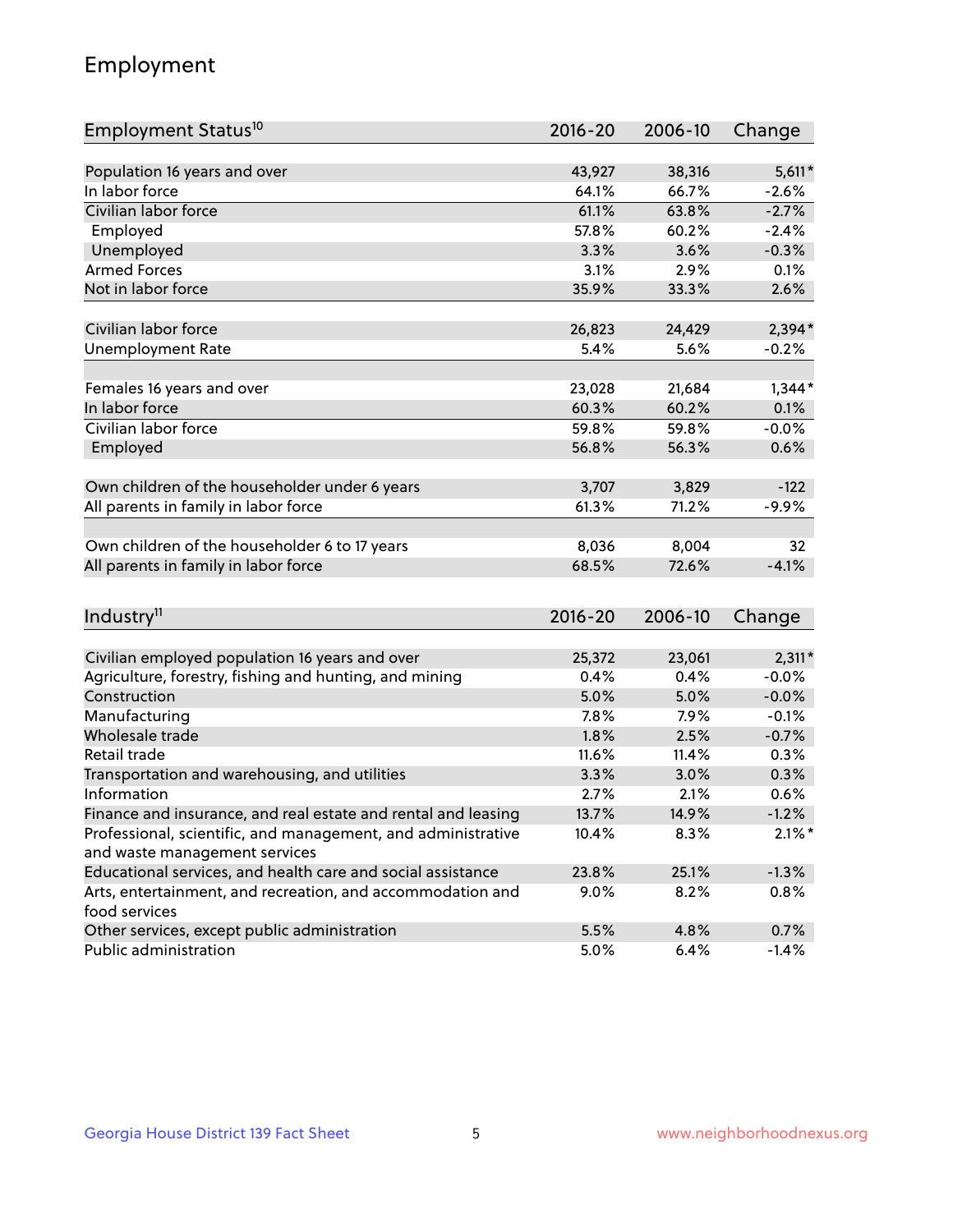## Employment, continued...

| Occupation <sup>12</sup>                                                    | $2016 - 20$     | 2006-10         | Change              |
|-----------------------------------------------------------------------------|-----------------|-----------------|---------------------|
| Civilian employed population 16 years and over                              | 25,372          | 23,061          | $2,311*$            |
| Management, business, science, and arts occupations                         | 42.2%           | 44.5%           | $-2.3\%$ *          |
| Service occupations                                                         | 14.3%           | 12.7%           | 1.6%                |
| Sales and office occupations                                                | 25.9%           | 28.3%           | $-2.5%$ *           |
|                                                                             |                 |                 | 0.6%                |
| Natural<br>and<br>resources,<br>construction,<br>maintenance<br>occupations | 7.5%            | 7.0%            |                     |
| Production, transportation, and material moving occupations                 | 10.1%           | 7.5%            | $2.6\%$ *           |
| Class of Worker <sup>13</sup>                                               | $2016 - 20$     | 2006-10         | Change              |
| Civilian employed population 16 years and over                              | 25,372          | 23,061          | $2,311*$            |
| Private wage and salary workers                                             | 76.7%           | 73.6%           | 3.2%                |
|                                                                             |                 |                 | $-2.7%$             |
| Government workers                                                          | 17.2%           | 19.9%           |                     |
| Self-employed in own not incorporated business workers                      | 5.9%            | 6.4%            | $-0.5%$             |
| Unpaid family workers                                                       | 0.1%            | 0.1%            | $-0.0%$             |
| Job Flows <sup>14</sup>                                                     | 2019            | 2010            | Change              |
|                                                                             |                 |                 |                     |
| Total Jobs in district                                                      | 24,350          | 26,404          | $-2,054$            |
| Held by residents of district                                               | 17.8%           | 16.6%           | 1.2%                |
| Held by non-residents of district                                           | 82.2%           | 83.4%           | $-1.2%$             |
| Jobs by Industry Sector <sup>15</sup>                                       | 2019            | 2010            | Change              |
|                                                                             |                 |                 |                     |
| Total Jobs in district                                                      | 24,350          | 26,404          | $-2,054$            |
| Goods Producing sectors                                                     | 4.9%            | 3.5%            | 1.4%                |
| Trade, Transportation, and Utilities sectors                                | 19.7%           | 20.4%           | $-0.7%$             |
| All Other Services sectors                                                  | 75.4%           | 76.1%           | $-0.7%$             |
| Total Jobs in district held by district residents                           | 4,337           | 4,386           | $-49$               |
| <b>Goods Producing sectors</b>                                              | 5.4%            | 3.9%            | 1.4%                |
| Trade, Transportation, and Utilities sectors                                | 14.3%           | 12.7%           | 1.7%                |
| All Other Services sectors                                                  | 80.3%           | 83.4%           | $-3.1%$             |
|                                                                             |                 |                 |                     |
| Jobs by Earnings <sup>16</sup>                                              | 2019            | 2010            | Change              |
|                                                                             |                 |                 |                     |
| Total Jobs in district                                                      | 24,350<br>33.0% | 26,404<br>33.2% | $-2,054$<br>$-0.2%$ |
| Jobs with earnings \$1250/month or less                                     |                 |                 |                     |
| Jobs with earnings \$1251/month to \$3333/month                             | 37.7%           | 37.7%           | 0.0%                |
| Jobs with earnings greater than \$3333/month                                | 29.2%           | 29.1%           | 0.2%                |
| Total Jobs in district held by district residents                           | 4,337           | 4,386           | $-49$               |
| Jobs with earnings \$1250/month or less                                     | 29.0%           | 28.3%           | 0.7%                |
| Jobs with earnings \$1251/month to \$3333/month                             | 33.5%           | 34.5%           | $-1.0%$             |
| Jobs with earnings greater than \$3333/month                                | 37.5%           | 37.2%           | 0.3%                |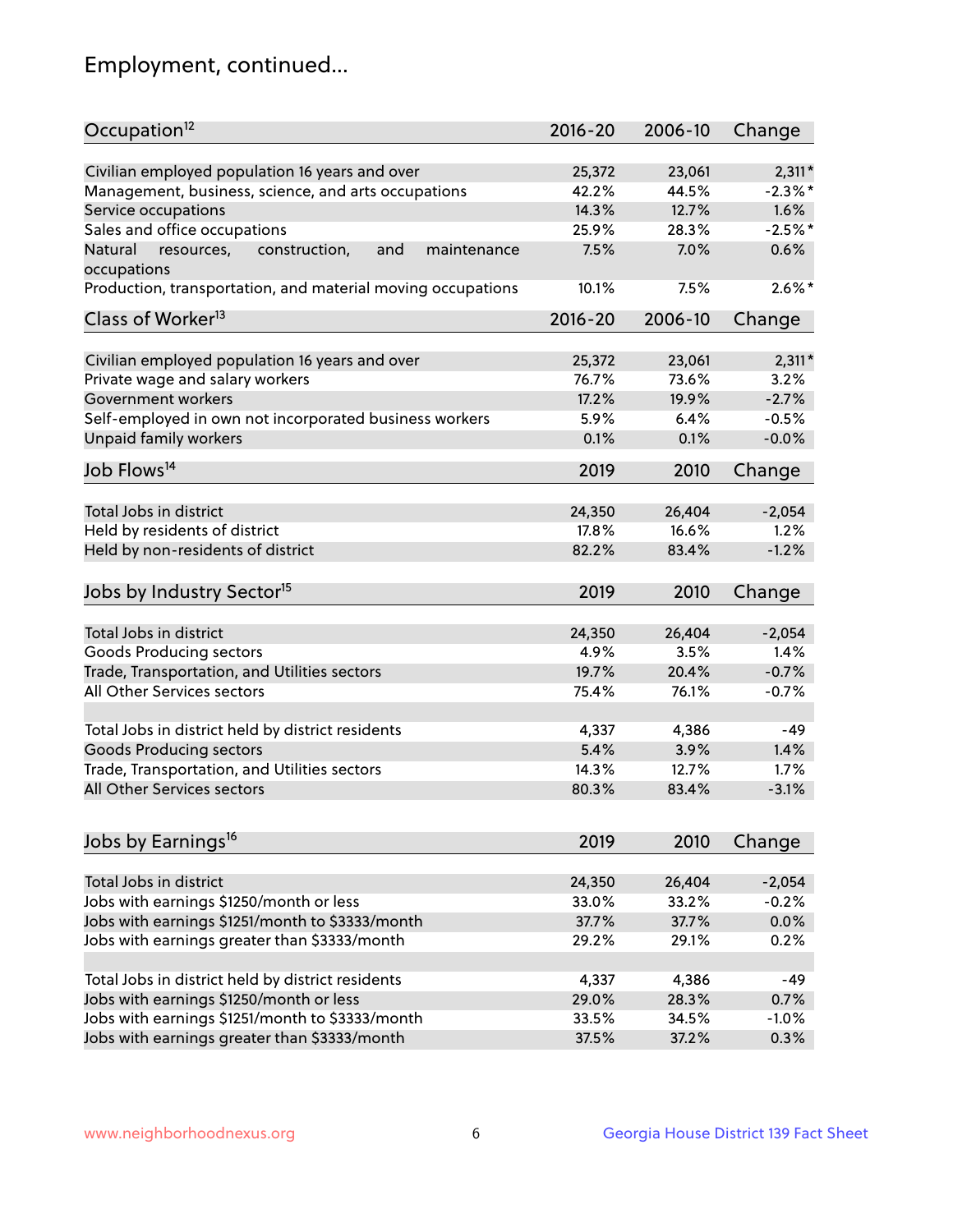## Employment, continued...

| 2019   | 2010   | Change   |
|--------|--------|----------|
|        |        |          |
| 24,350 | 26,404 | $-2,054$ |
| 28.3%  | 28.2%  | 0.1%     |
| 51.5%  | 56.5%  | $-5.1%$  |
| 20.2%  | 15.2%  | 5.0%     |
|        |        |          |
| 4,337  | 4.386  | $-49$    |
| 26.7%  | 25.9%  | 0.8%     |
| 53.3%  | 57.1%  | $-3.8%$  |
| 20.0%  | 17.0%  | 3.0%     |
|        |        |          |

#### Education

| School Enrollment <sup>18</sup>                | $2016 - 20$ | 2006-10  | Change               |
|------------------------------------------------|-------------|----------|----------------------|
|                                                |             |          |                      |
| Population 3 years and over enrolled in school | 15,301      | 14,097   | 1,204                |
| Nursery school, preschool                      | 8.1%        | 7.6%     | 0.5%                 |
| Kindergarten                                   | 4.0%        | 5.5%     | $-1.5%$              |
| Elementary school (grades 1-8)                 | 34.9%       | 41.8%    | $-7.0\%$ *           |
| High school (grades 9-12)                      | 20.5%       | 15.8%    | 4.6%*                |
| College or graduate school                     | 32.6%       | 29.2%    | 3.4%                 |
| Educational Attainment <sup>19</sup>           | $2016 - 20$ | 2006-10  | Change               |
|                                                |             |          |                      |
| Population 25 years and over                   | 37,263      | 33,148   | $4,115*$             |
| Less than 9th grade                            | 2.5%        | $3.0\%$  | $-0.5%$              |
| 9th to 12th grade, no diploma                  | 4.5%        | 6.1%     | $-1.6%$              |
| High school graduate (includes equivalency)    | 19.1%       | 25.4%    | $-6.3\%$ *           |
| Some college, no degree                        | 24.5%       | 24.6%    | $-0.1%$              |
| Associate's degree                             | 10.1%       | 8.3%     | $1.8\%$ *            |
| Bachelor's degree                              | 23.9%       | 19.9%    | $4.1\%$ *            |
| Graduate or professional degree                | 15.4%       | $12.8\%$ | $2.7\%$ *            |
|                                                |             |          |                      |
| Percent high school graduate or higher         | 93.0%       | 90.9%    | 2.1%                 |
| Percent bachelor's degree or higher            | 39.4%       | 32.6%    | $6.7\%$ <sup>*</sup> |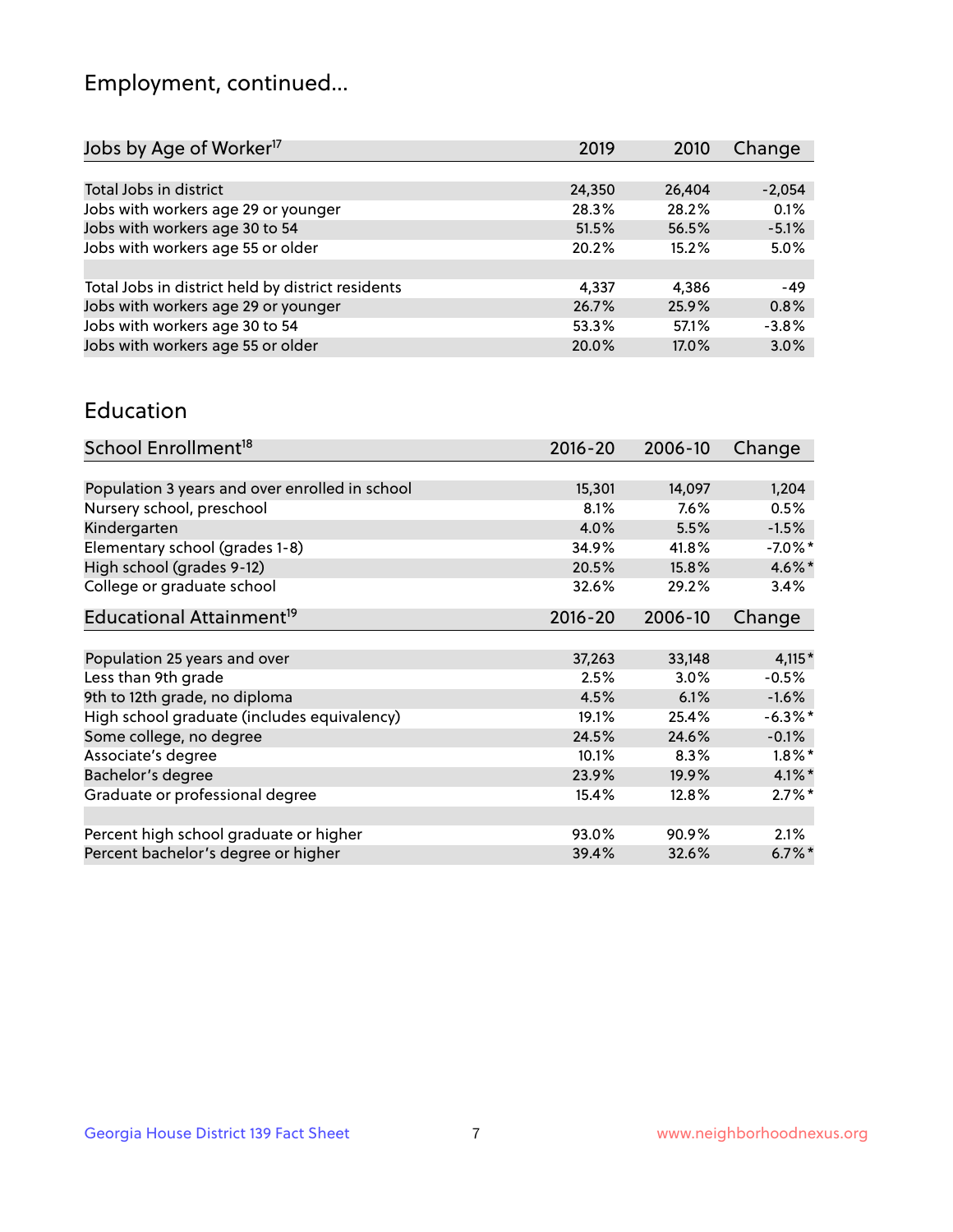## Housing

| Households by Type <sup>20</sup>                     | 2016-20 | 2006-10 | Change     |
|------------------------------------------------------|---------|---------|------------|
|                                                      |         |         |            |
| <b>Total households</b>                              | 21,418  | 20,114  | $1,304*$   |
| Family households (families)                         | 65.1%   | 67.4%   | $-2.3%$    |
| With own children under 18 years                     | 29.0%   | 30.5%   | $-1.6%$    |
| Married-couple family                                | 49.7%   | 52.2%   | $-2.5%$    |
| With own children of the householder under 18 years  | 19.9%   | 21.6%   | $-1.7%$    |
| Male householder, no wife present, family            | 3.7%    | 3.0%    | 0.7%       |
| With own children of the householder under 18 years  | 1.8%    | 1.5%    | 0.3%       |
| Female householder, no husband present, family       | 11.6%   | 12.1%   | $-0.5%$    |
| With own children of the householder under 18 years  | 7.2%    | 7.5%    | $-0.2%$    |
| Nonfamily households                                 | 34.9%   | 32.6%   | 2.3%       |
| Householder living alone                             | 30.2%   | 28.5%   | 1.7%       |
| 65 years and over                                    | 11.4%   | 9.7%    | 1.7%       |
|                                                      |         |         |            |
| Households with one or more people under 18 years    | 31.1%   | 32.7%   | $-1.6%$    |
| Households with one or more people 65 years and over | 27.4%   | 23.7%   | $3.6\%$ *  |
|                                                      |         |         |            |
| Average household size                               | 2.52    | 2.40    | $0.12*$    |
| Average family size                                  | 3.13    | 2.96    | 0.16       |
|                                                      |         |         |            |
| Housing Occupancy <sup>21</sup>                      | 2016-20 | 2006-10 | Change     |
|                                                      |         |         |            |
| Total housing units                                  | 23,847  | 21,722  | $2,125*$   |
| Occupied housing units                               | 89.8%   | 92.6%   | $-2.8\%$ * |
| Vacant housing units                                 | 10.2%   | 7.4%    | $2.8\%$ *  |
|                                                      |         |         |            |
| Homeowner vacancy rate                               | 1.0     | 2.1     | $-1.1$     |
| Rental vacancy rate                                  | 3.5     | 5.1     | $-1.6$     |
|                                                      |         |         |            |
| Units in Structure <sup>22</sup>                     | 2016-20 | 2006-10 | Change     |
|                                                      |         |         |            |
| Total housing units                                  | 23,847  | 21,722  | $2,125*$   |
| 1-unit, detached                                     | 67.5%   | 75.4%   | $-7.9%$ *  |
| 1-unit, attached                                     | 2.9%    | 1.5%    | 1.4%       |
| 2 units                                              | 1.0%    | 1.2%    | $-0.2%$    |
| 3 or 4 units                                         | 4.1%    | 2.6%    | 1.5%       |
| 5 to 9 units                                         | 8.5%    | 6.5%    | $2.0\%$ *  |
| 10 to 19 units                                       | 7.4%    | 5.4%    | 2.0%       |
| 20 or more units                                     | 6.6%    | 5.2%    | 1.4%       |
| Mobile home                                          | 2.0%    | 2.2%    | $-0.2%$    |
| Boat, RV, van, etc.                                  | 0.0%    | 0.0%    | $-0.0%$    |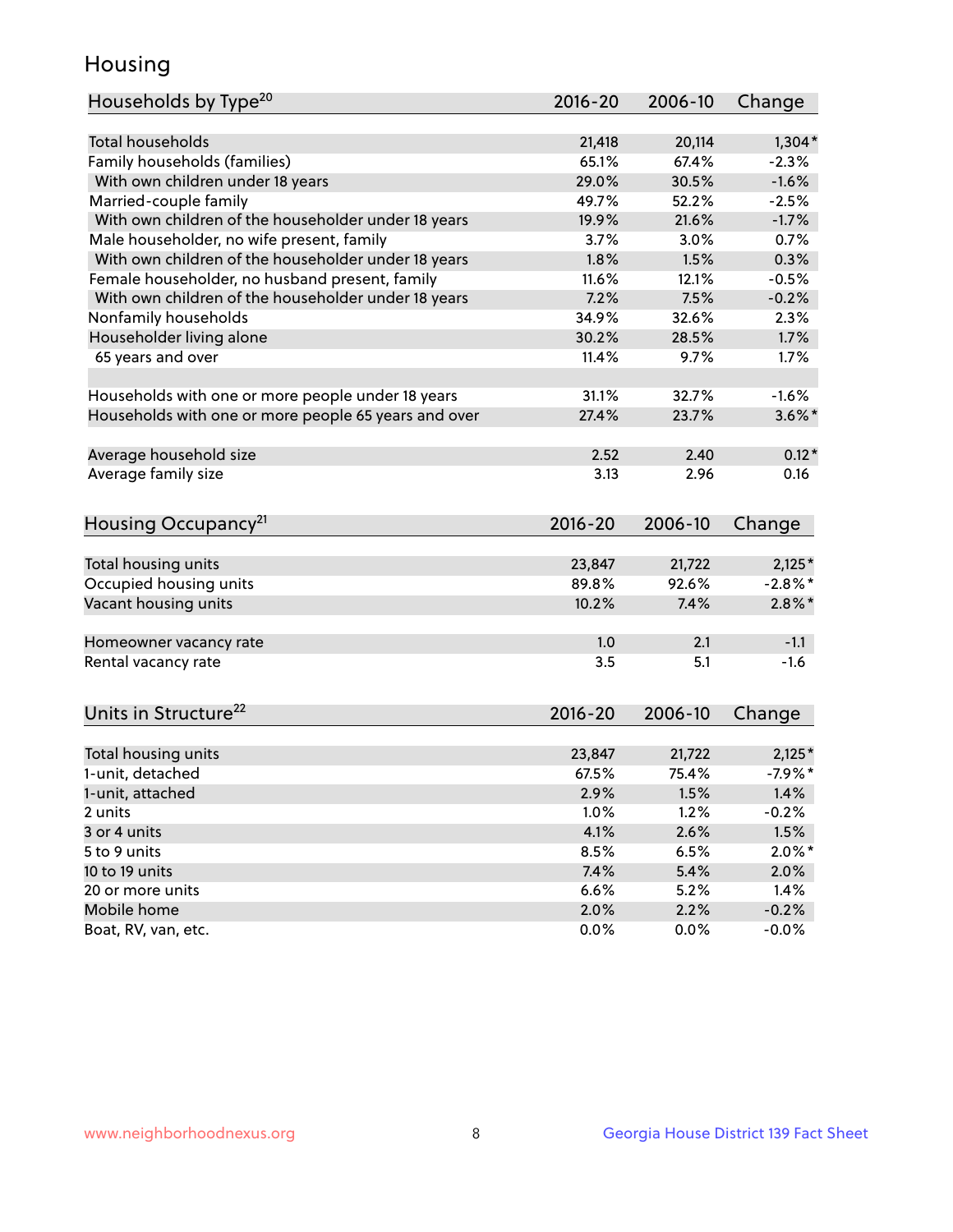## Housing, Continued...

| Year Structure Built <sup>23</sup>             | 2016-20     | 2006-10 | Change      |
|------------------------------------------------|-------------|---------|-------------|
| Total housing units                            | 23,847      | 21,722  | $2,125*$    |
| Built 2014 or later                            | 3.1%        | (X)     | (X)         |
| Built 2010 to 2013                             | 7.3%        | (X)     | (X)         |
| Built 2000 to 2009                             | 16.6%       | 22.8%   | $-6.1\%$ *  |
| Built 1990 to 1999                             | 20.4%       | 16.1%   | 4.3%*       |
| Built 1980 to 1989                             | 10.5%       | 12.9%   | $-2.4\%$ *  |
| Built 1970 to 1979                             | 16.0%       | 18.6%   | $-2.6\%$ *  |
| Built 1960 to 1969                             | 10.6%       | 10.6%   | 0.0%        |
| Built 1950 to 1959                             | 8.3%        | 10.2%   | $-1.9%$ *   |
| Built 1940 to 1949                             | 3.8%        | 4.2%    | $-0.3%$     |
| Built 1939 or earlier                          | 3.3%        | 4.7%    | $-1.3%$     |
| Housing Tenure <sup>24</sup>                   | $2016 - 20$ | 2006-10 | Change      |
| Occupied housing units                         | 21,418      | 20,114  | $1,304*$    |
| Owner-occupied                                 | 60.0%       | 70.6%   | $-10.6\%$ * |
| Renter-occupied                                | 40.0%       | 29.4%   | 10.6%*      |
| Average household size of owner-occupied unit  | 2.66        | 2.48    | $0.18*$     |
| Average household size of renter-occupied unit | 2.31        | 2.20    | 0.11        |
| Residence 1 Year Ago <sup>25</sup>             | 2016-20     | 2006-10 | Change      |
| Population 1 year and over                     | 54,169      | 49,001  | $5,168*$    |
| Same house                                     | 83.7%       | 82.2%   | 1.6%        |
| Different house in the U.S.                    | 14.8%       | 17.2%   | $-2.4%$     |
| Same county                                    | 6.7%        | 8.2%    | $-1.4%$     |
| Different county                               | 8.1%        | 9.0%    | $-0.9%$     |
| Same state                                     | 3.5%        | 3.4%    | 0.1%        |
| Different state                                | 4.7%        | 5.7%    | $-1.0%$     |
| Abroad                                         | 1.5%        | 0.6%    | 0.8%        |
| Value of Housing Unit <sup>26</sup>            | $2016 - 20$ | 2006-10 | Change      |
| Owner-occupied units                           | 12,841      | 14,196  | $-1,356*$   |
| Less than \$50,000                             | 3.3%        | 2.7%    | 0.6%        |
| \$50,000 to \$99,999                           | 9.2%        | 12.2%   | $-3.0%$     |
| \$100,000 to \$149,999                         | 20.6%       | 24.2%   | $-3.6\%$ *  |
| \$150,000 to \$199,999                         | 22.7%       | 21.7%   | 1.0%        |
| \$200,000 to \$299,999                         | 25.8%       | 22.1%   | $3.6\%$ *   |
| \$300,000 to \$499,999                         | 15.2%       | 13.1%   | 2.1%        |
| \$500,000 to \$999,999                         | 2.4%        | 3.4%    | $-1.0%$     |
| \$1,000,000 or more                            | 0.7%        | 0.5%    | 0.3%        |
| Median (dollars)                               | 184,076     | 172,647 | 11,429*     |
| Mortgage Status <sup>27</sup>                  | $2016 - 20$ | 2006-10 | Change      |
| Owner-occupied units                           | 12,841      | 14,196  | $-1,356*$   |
| Housing units with a mortgage                  | 65.0%       | 72.8%   | $-7.8\%$ *  |
| Housing units without a mortgage               | 35.0%       | 27.2%   | $7.8\%$ *   |
|                                                |             |         |             |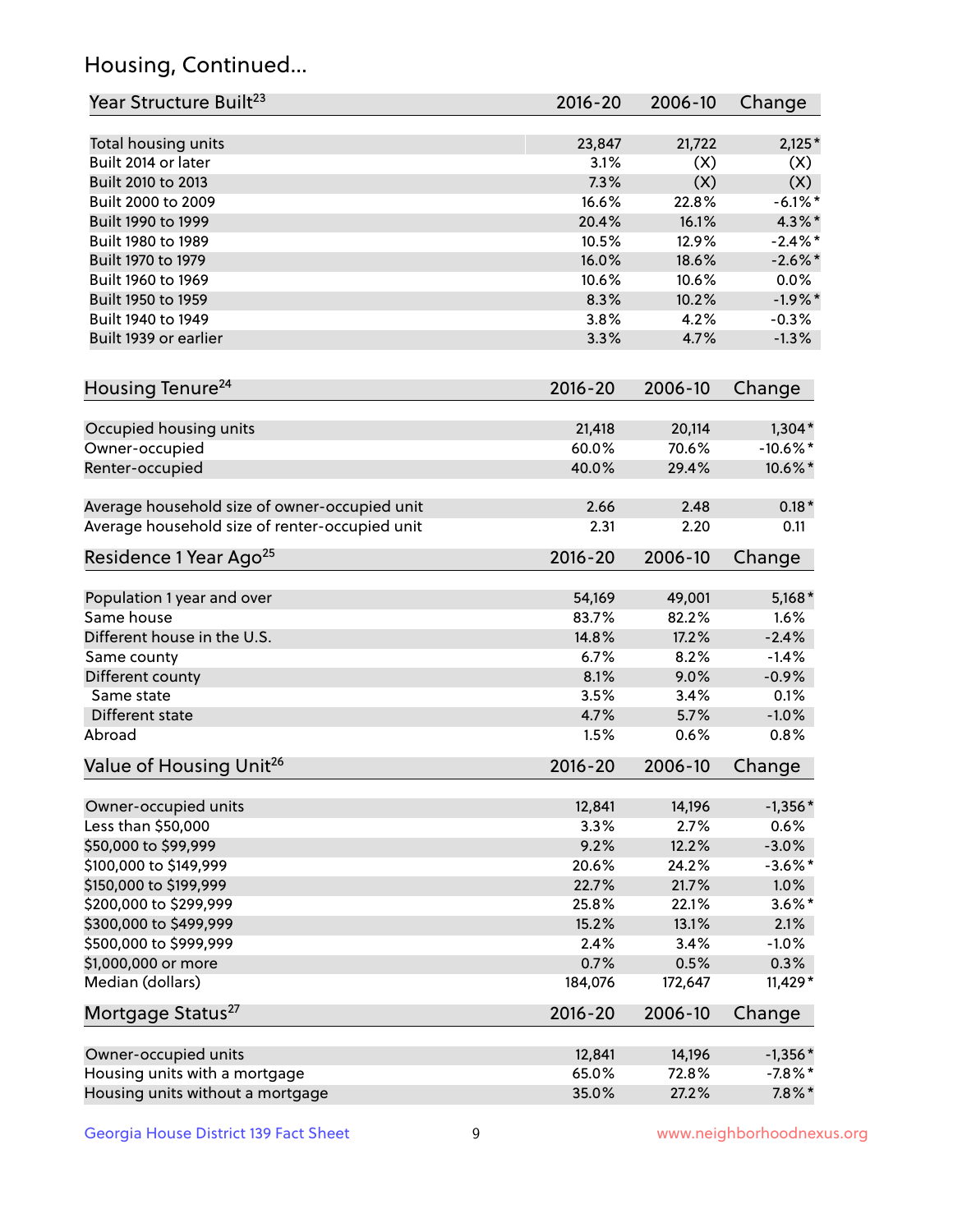## Housing, Continued...

| Selected Monthly Owner Costs <sup>28</sup>                                            | $2016 - 20$ | 2006-10 | Change      |
|---------------------------------------------------------------------------------------|-------------|---------|-------------|
| Housing units with a mortgage                                                         | 8,343       | 10,331  | $-1,987*$   |
| Less than \$300                                                                       | 0.0%        | 0.4%    | $-0.4%$     |
| \$300 to \$499                                                                        | 3.3%        | 1.4%    | 2.0%        |
| \$500 to \$999                                                                        | 15.8%       | 22.9%   | $-7.1\%$ *  |
| \$1,000 to \$1,499                                                                    | 35.2%       | 35.5%   | $-0.3%$     |
| \$1,500 to \$1,999                                                                    | 22.8%       | 20.1%   | 2.7%        |
| \$2,000 to \$2,999                                                                    | 18.8%       | 14.7%   | 4.1%        |
| \$3,000 or more                                                                       | 4.0%        | 5.0%    | $-1.0%$     |
| Median (dollars)                                                                      | 1,425       | 1,335   | $90*$       |
| Housing units without a mortgage                                                      | 4,498       | 3,866   | 632*        |
| Less than \$150                                                                       | 1.2%        | 3.0%    | $-1.8%$     |
| \$150 to \$249                                                                        | 6.0%        | 17.3%   | $-11.3\%$ * |
| \$250 to \$349                                                                        | 17.3%       | 30.0%   | $-12.7%$ *  |
| \$350 to \$499                                                                        | 31.3%       | 26.9%   | 4.3%        |
| \$500 to \$699                                                                        | 24.2%       | 11.4%   | 12.8%       |
| \$700 or more                                                                         | 20.1%       | 11.4%   | 8.7%        |
| Median (dollars)                                                                      | 471         | 349     | $122*$      |
| Selected Monthly Owner Costs as a Percentage of<br>Household Income <sup>29</sup>     | $2016 - 20$ | 2006-10 | Change      |
| Housing units with a mortgage (excluding units where<br>SMOCAPI cannot be computed)   | 8,260       | 10,282  | $-2,023*$   |
| Less than 20.0 percent                                                                | 51.1%       | 43.6%   | $7.5\%$ *   |
| 20.0 to 24.9 percent                                                                  | 14.3%       | 14.7%   | $-0.4%$     |
| 25.0 to 29.9 percent                                                                  | 9.0%        | 12.4%   | $-3.4\%$ *  |
| 30.0 to 34.9 percent                                                                  | 5.6%        | 8.1%    | $-2.5%$     |
| 35.0 percent or more                                                                  | 20.0%       | 21.2%   | $-1.2%$     |
| Not computed                                                                          | 83          | 48      | 35          |
| Housing unit without a mortgage (excluding units where<br>SMOCAPI cannot be computed) | 4,405       | 3,829   | 575         |
| Less than 10.0 percent                                                                | 51.3%       | 47.7%   | 3.6%        |
| 10.0 to 14.9 percent                                                                  | 18.6%       | 20.6%   | $-1.9%$     |
| 15.0 to 19.9 percent                                                                  | 12.5%       | 11.0%   | 1.5%        |
| 20.0 to 24.9 percent                                                                  | 5.5%        | 6.3%    | $-0.8%$     |
| 25.0 to 29.9 percent                                                                  | 2.7%        | 2.9%    | $-0.2%$     |
| 30.0 to 34.9 percent                                                                  | 3.0%        | 2.1%    | 0.9%        |
| 35.0 percent or more                                                                  | 6.4%        | 9.5%    | $-3.1%$     |
| Not computed                                                                          | 93          | 37      | 56          |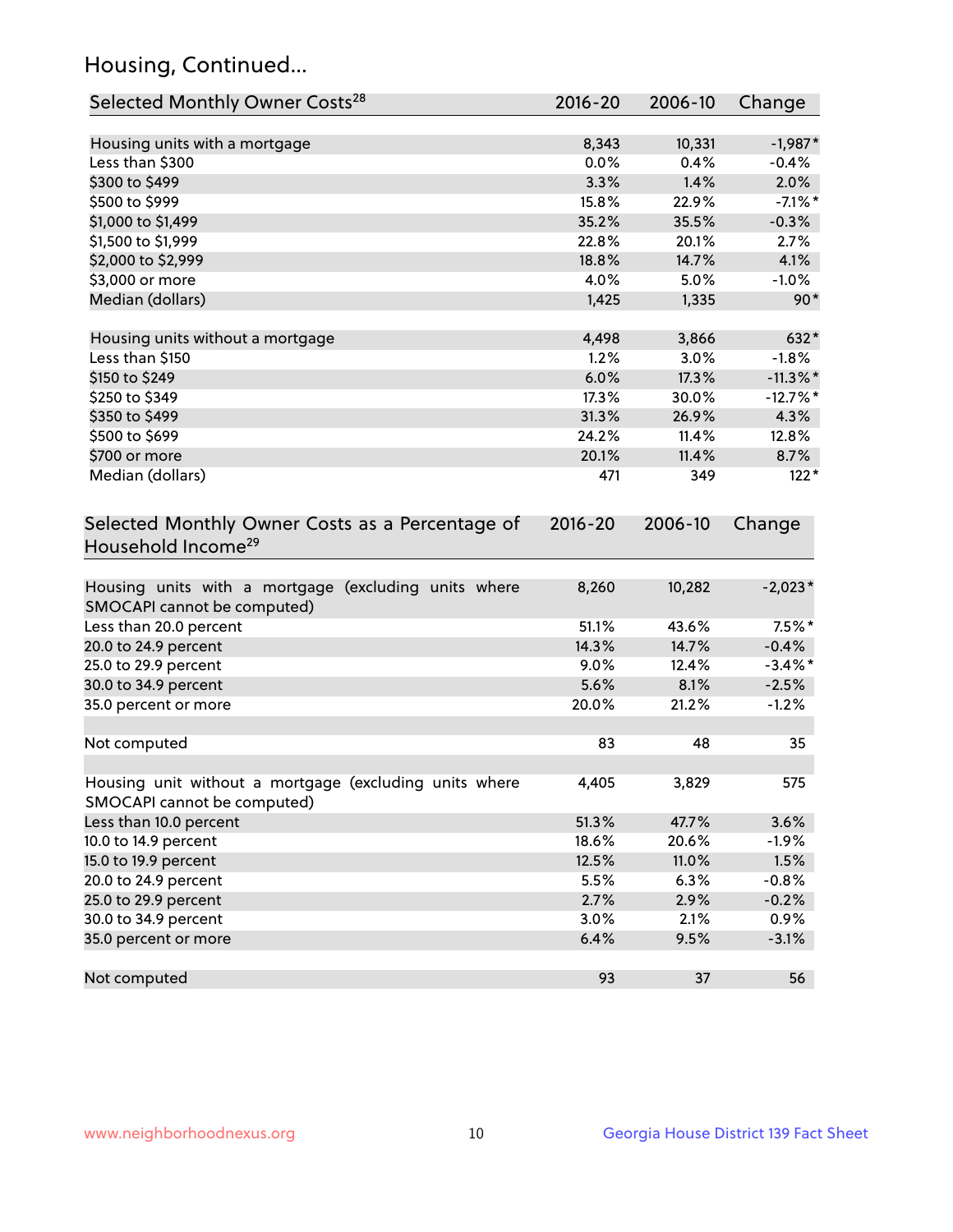## Housing, Continued...

| Gross Rent <sup>30</sup>                                     | 2016-20     | 2006-10 | Change   |
|--------------------------------------------------------------|-------------|---------|----------|
|                                                              |             |         |          |
| Occupied units paying rent                                   | 8,367       | 5,607   | $2,760*$ |
| Less than \$200                                              | 0.2%        | 0.4%    | $-0.3%$  |
| \$200 to \$499                                               | $1.9\%$     | 6.5%    | $-4.6%$  |
| \$500 to \$749                                               | 8.6%        | 21.4%   | $-12.7%$ |
| \$750 to \$999                                               | 31.6%       | 42.0%   | $-10.4%$ |
| \$1,000 to \$1,499                                           | 48.5%       | 24.6%   | 23.9%*   |
| \$1,500 to \$1,999                                           | 6.3%        | 2.9%    | 3.4%     |
| \$2,000 or more                                              | 2.8%        | 2.1%    | $0.7\%$  |
| Median (dollars)                                             | 1,061       | 964     | $97*$    |
|                                                              |             |         |          |
| No rent paid                                                 | 211         | 311     | $-100$   |
|                                                              |             |         |          |
| Gross Rent as a Percentage of Household Income <sup>31</sup> | $2016 - 20$ | 2006-10 | Change   |
|                                                              |             |         |          |
| Occupied units paying rept (evaluding units where GRAPI      | $Q$ 1/17    | F A52   | $2605*$  |

| Occupied units paying rent (excluding units where GRAPI | 8.147 | 5,462    | $2,685*$ |
|---------------------------------------------------------|-------|----------|----------|
| cannot be computed)                                     |       |          |          |
| Less than 15.0 percent                                  | 17.9% | $14.5\%$ | 3.4%     |
| 15.0 to 19.9 percent                                    | 17.2% | $15.3\%$ | 1.8%     |
| 20.0 to 24.9 percent                                    | 18.4% | 15.9%    | 2.4%     |
| 25.0 to 29.9 percent                                    | 11.5% | 13.5%    | $-2.0%$  |
| 30.0 to 34.9 percent                                    | 6.6%  | 8.2%     | $-1.6%$  |
| 35.0 percent or more                                    | 28.5% | 32.6%    | $-4.1%$  |
|                                                         |       |          |          |
| Not computed                                            | 430   | 456      | $-26$    |

## Transportation

| Commuting to Work <sup>32</sup>           | 2016-20 | 2006-10 | Change    |
|-------------------------------------------|---------|---------|-----------|
|                                           |         |         |           |
| Workers 16 years and over                 | 26,150  | 23,581  | $2,569*$  |
| Car, truck, or van - drove alone          | 85.7%   | 87.4%   | $-1.7%$   |
| Car, truck, or van - carpooled            | 6.7%    | 8.2%    | $-1.6%$   |
| Public transportation (excluding taxicab) | 0.2%    | 0.1%    | 0.1%      |
| Walked                                    | 0.6%    | 0.7%    | $-0.1%$   |
| Other means                               | 1.1%    | $0.9\%$ | 0.1%      |
| Worked at home                            | 5.7%    | 2.5%    | $3.2\%$ * |
|                                           |         |         |           |
| Mean travel time to work (minutes)        | 21.4    | 20.0    | $1.4*$    |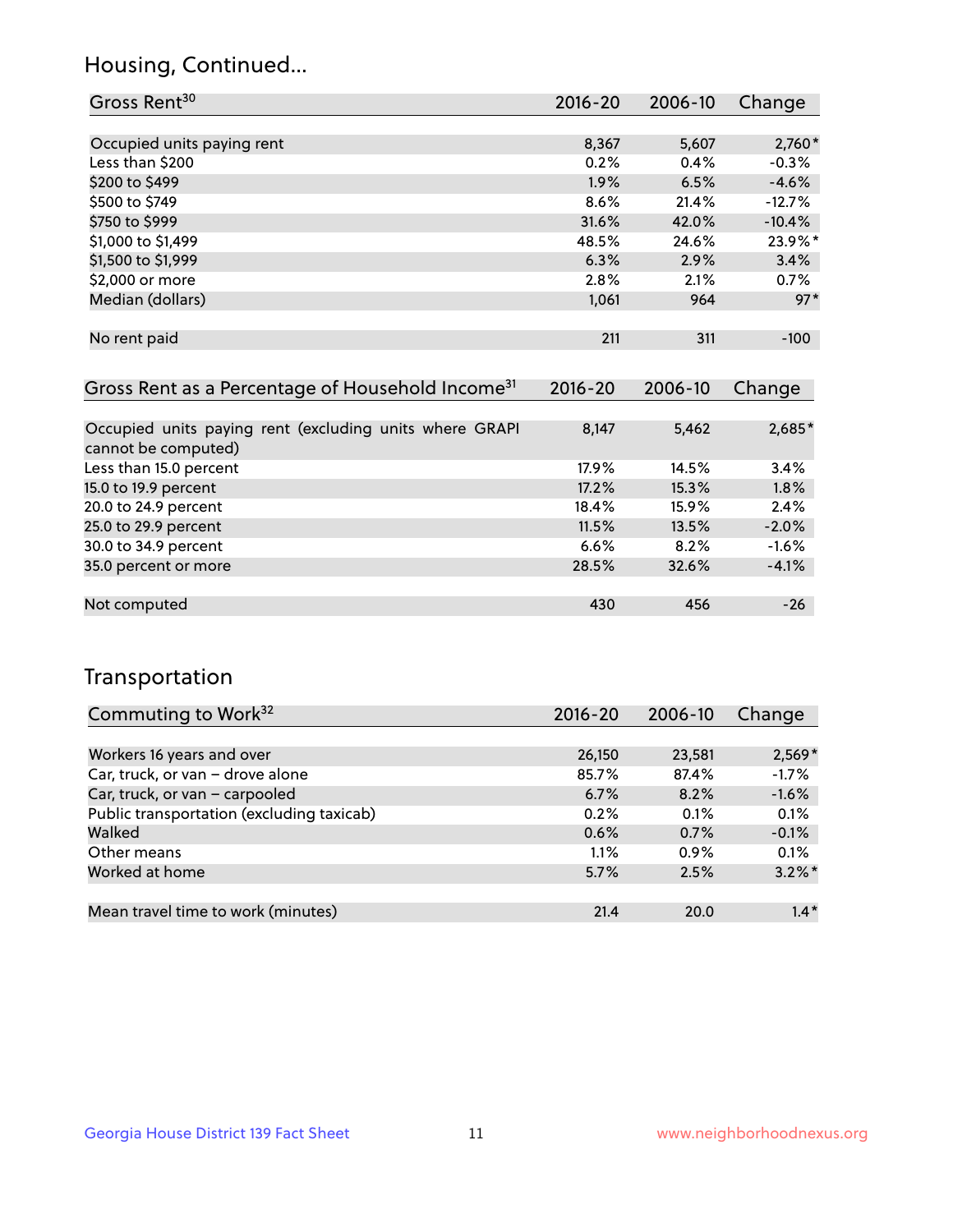## Transportation, Continued...

| Vehicles Available <sup>33</sup> | $2016 - 20$ | 2006-10 | Change   |
|----------------------------------|-------------|---------|----------|
|                                  |             |         |          |
| Occupied housing units           | 21,418      | 20.114  | $1,304*$ |
| No vehicles available            | 3.8%        | 3.8%    | $-0.0%$  |
| 1 vehicle available              | 32.9%       | 30.1%   | 2.8%     |
| 2 vehicles available             | 42.1%       | 43.7%   | $-1.5%$  |
| 3 or more vehicles available     | 21.2%       | 22.5%   | $-1.2%$  |

#### Health

| Health Insurance coverage <sup>34</sup>                 | 2016-20 |
|---------------------------------------------------------|---------|
|                                                         |         |
| Civilian Noninstitutionalized Population                | 53,052  |
| With health insurance coverage                          | 92.5%   |
| With private health insurance coverage                  | 79.7%   |
| With public health coverage                             | 27.8%   |
| No health insurance coverage                            | 7.5%    |
| Civilian Noninstitutionalized Population Under 19 years | 13,073  |
| No health insurance coverage                            | 3.1%    |
| Civilian Noninstitutionalized Population 19 to 64 years | 31,648  |
| In labor force:                                         | 25,055  |
| Employed:                                               | 23,780  |
| With health insurance coverage                          | 91.1%   |
| With private health insurance coverage                  | 89.4%   |
| With public coverage                                    | 7.6%    |
| No health insurance coverage                            | 8.9%    |
| Unemployed:                                             | 1,275   |
| With health insurance coverage                          | 52.1%   |
| With private health insurance coverage                  | 45.4%   |
| With public coverage                                    | 8.1%    |
| No health insurance coverage                            | 47.9%   |
| Not in labor force:                                     | 6,592   |
| With health insurance coverage                          | 87.6%   |
| With private health insurance coverage                  | 71.2%   |
| With public coverage                                    | 28.7%   |
| No health insurance coverage                            | 12.4%   |